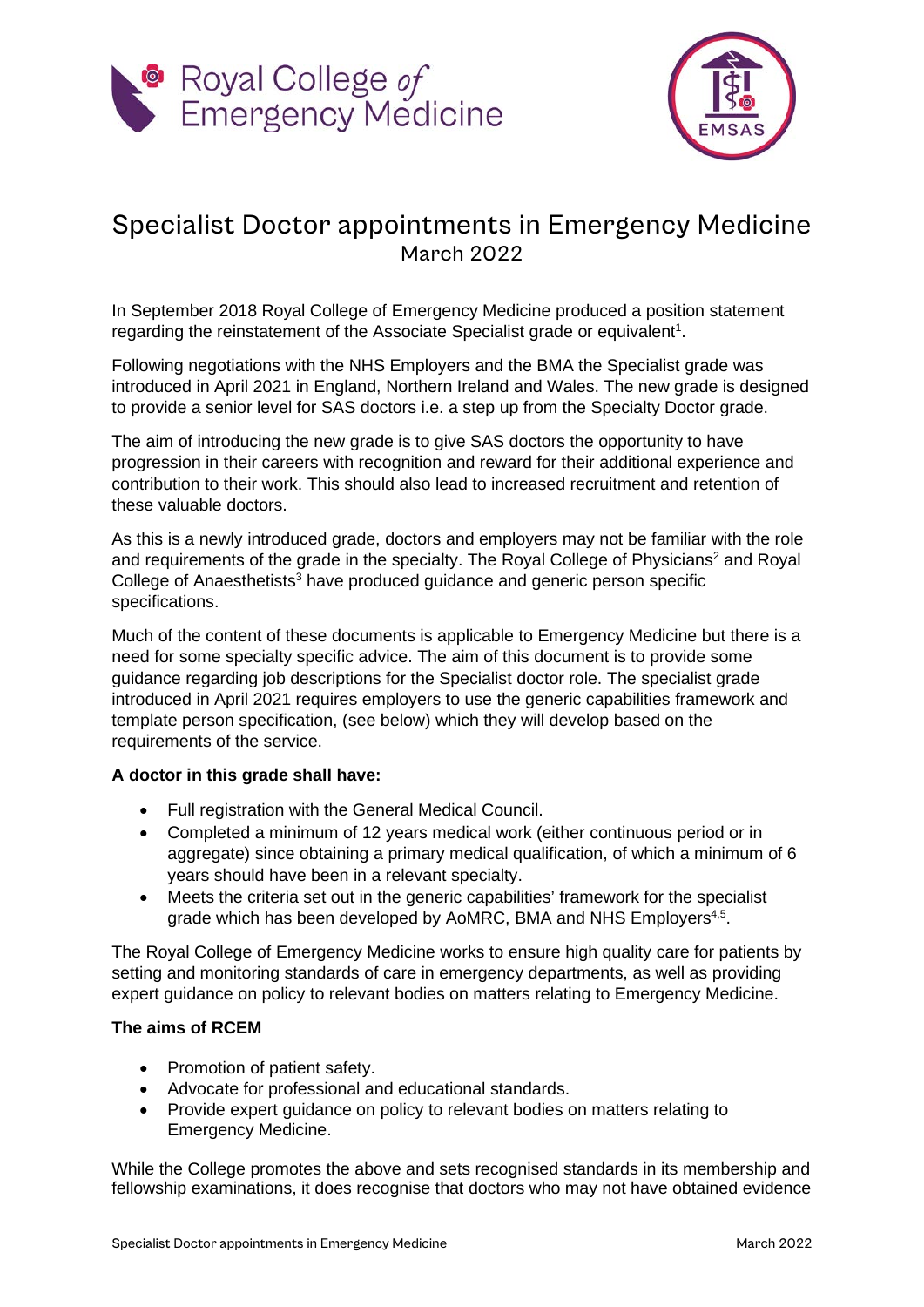



of achieving these standards by obtaining the above-mentioned examinations may still have the appropriate skills and knowledge.

The requirement to demonstrate the skills, knowledge and qualities required to work at a senior level in Emergency Medicine highlights the need for all Speciality doctors to be supported in recording their professional development throughout their careers. This includes annual appraisal and regular educational supervisor meetings. Support as is best practice advocated in the BMA SAS Charter and Maximising the Potential: essential measures to support SAS doctors<sup>6,7</sup>.

There are several ways that evidence can be supplied, to protect the individual and the organisation when employing doctors at a senior level who are not on the Specialist Register.

Examples of this include:

- 1. WPBA's and population of the RCEM e-portfolio in a similar manner to ACP credentialling.
- 2. Supporting assessments and testimony from seniors/supervisors within the SAS Doctors department.

The role of the Royal College of Emergency Medicine in this process is limited to giving advice on the person specification and providing a representative for interview.

Regional advisers play an important role in reviewing job descriptions against national standards and criteria; to consider whether the post represents a satisfactory specialist doctor post within the local circumstances of the trust and in line with relevant terms and conditions of service.

# **References**

- 1. [https://rcem.ac.uk/wp](https://rcem.ac.uk/wp-content/uploads/2021/11/RCEM_Position_Statement_on_the_AS_Grade.pdf)[content/uploads/2021/11/RCEM\\_Position\\_Statement\\_on\\_the\\_AS\\_Grade.pdf](https://rcem.ac.uk/wp-content/uploads/2021/11/RCEM_Position_Statement_on_the_AS_Grade.pdf)
- 2. <https://www.rcplondon.ac.uk/file/29046/download>
- 3. [https://www.rcoa.ac.uk/sites/default/files/documents/2021-](https://www.rcoa.ac.uk/sites/default/files/documents/2021-08/PS%20for%20specialist%20posts.pdf) [08/PS%20for%20specialist%20posts.pdf](https://www.rcoa.ac.uk/sites/default/files/documents/2021-08/PS%20for%20specialist%20posts.pdf)
- 4. [https://www.nhsemployers.org/articles/terms-and-conditions-and-resources-sas](https://www.nhsemployers.org/articles/terms-and-conditions-and-resources-sas-contract-reform-2021)[contract-reform-2021](https://www.nhsemployers.org/articles/terms-and-conditions-and-resources-sas-contract-reform-2021)
- 5. [https://www.nhsemployers.org/sites/default/files/2021-06/SAS-Reform-Concordat-](https://www.nhsemployers.org/sites/default/files/2021-06/SAS-Reform-Concordat-For-New-SpecialistGrade.pdf)[For-New-SpecialistGrade.pdf](https://www.nhsemployers.org/sites/default/files/2021-06/SAS-Reform-Concordat-For-New-SpecialistGrade.pdf)
- 6. [https://www.bma.org.uk/advice-and-support/career-progression/sas](https://www.bma.org.uk/advice-and-support/career-progression/sas-development/the-sas-charter)[development/the-sas-charter](https://www.bma.org.uk/advice-and-support/career-progression/sas-development/the-sas-charter)
- 7. [https://www.hee.nhs.uk/sites/default/files/documents/SAS\\_Report\\_Web.pdf](https://www.hee.nhs.uk/sites/default/files/documents/SAS_Report_Web.pdf)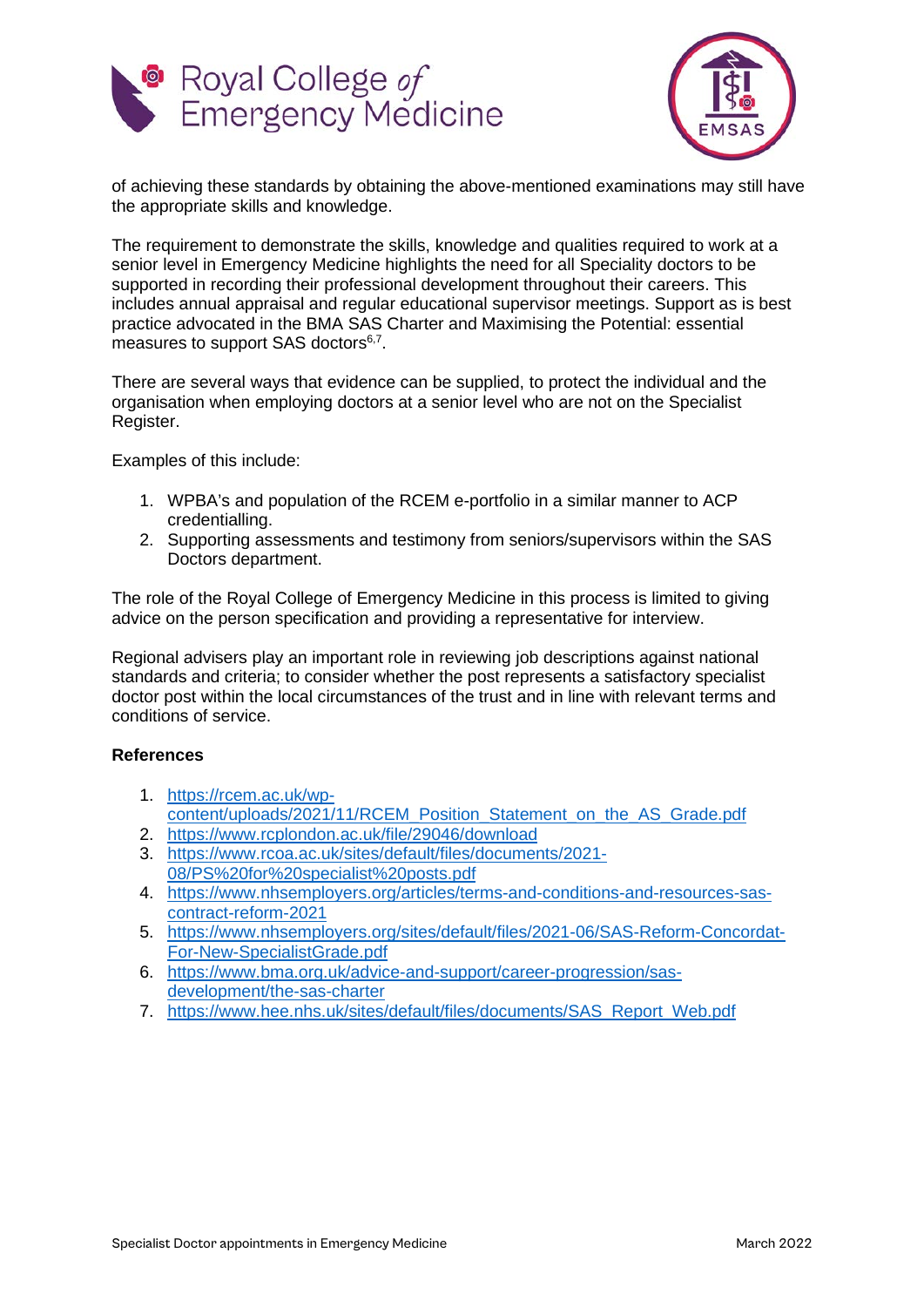



# **Appendix I -** Generic Person Specification for Specialist Doctor in Emergency Medicine

|                       | <b>Essential</b>                                             | <b>Desirable</b>                                            |
|-----------------------|--------------------------------------------------------------|-------------------------------------------------------------|
| <b>Professional</b>   | Full registration and a Licence to Practice with             | Post-graduate professional                                  |
| values and            | the General Medical Council                                  | qualification                                               |
| behaviours,           | Minimum of 12 years medical experience since                 | Previous experience working in                              |
| skills and            | primary medical qualification                                | the NHS.                                                    |
| knowledge             | Minimum of 6 years as SAS grade or                           |                                                             |
|                       | equivalent in emergency medicine and relevant                |                                                             |
|                       | acute specialties (a minimum of 4 years in EM)               |                                                             |
|                       | Adheres to professional requirements of annual               |                                                             |
|                       | appraisal, job planning and reviews of                       |                                                             |
|                       | performance and progression                                  |                                                             |
|                       | Demonstrates the professional values and                     |                                                             |
|                       | behaviours set out in Good Medical Practice                  |                                                             |
|                       | Demonstrated ability to manage patients with                 |                                                             |
|                       | complex needs whilst remaining aware of their                |                                                             |
|                       | own limitations                                              |                                                             |
|                       | Provides safe and effective care for critically ill          |                                                             |
|                       | patients for all ages with specialist help and<br>guidance   |                                                             |
|                       | Ability to lead resuscitation teams and safely               |                                                             |
|                       | transfer critically ill patients                             |                                                             |
|                       | Communicates effectively with patients,                      |                                                             |
|                       | relatives and carers, placing them at the centre             |                                                             |
|                       | of the care pathway                                          |                                                             |
| Leadership            | Ability to lead diverse teams                                | Undertaken training in                                      |
| and                   | Understands own leadership style and its                     | management and / or                                         |
| teamworking           | impact on others                                             | teamworking.                                                |
|                       | Demonstrated ability to develop effective                    |                                                             |
|                       | relationships across teams, contributing to their            |                                                             |
|                       | successful working                                           |                                                             |
|                       | Demonstrates ability to challenge others,                    |                                                             |
|                       | escalating concerns when necessary                           |                                                             |
|                       | Critically reflects on decision-making explaining            |                                                             |
|                       | them effectively to others                                   |                                                             |
| <b>Patient safety</b> | Takes prompt action to ensure a high standard                | Participates in regional or                                 |
| and quality           | of safety and quality of patient care                        | national quality improvement                                |
| improvement           | Ability to collaborate with hospital teams to<br>manage risk | projects                                                    |
|                       | Understanding of clinical governance systems                 | Implements evidence-based<br>change to improve patient care |
|                       | Active and consistent engagement with local                  | Undertaken training in quality                              |
|                       | quality improvement projects                                 | improvement methodology                                     |
| <b>Safeguarding</b>   | Evaluates and instigates initial management of               |                                                             |
|                       | safeguarding concerns                                        |                                                             |
| <b>Education and</b>  | Critically assesses learning requirements for                | Plans and provides effective                                |
| training              | self and others                                              | teaching and training activities                            |
|                       | Evaluates, reflects and acts on the                          | Meets the requirements of a                                 |
|                       | effectiveness of education and learning -                    | clinical/educational supervisor,                            |
|                       | Creates effective learning opportunities for                 | as defined by the GMC                                       |
|                       | medical and paramedical colleagues                           | Formal educational qualification                            |
|                       |                                                              | Life support instructor.                                    |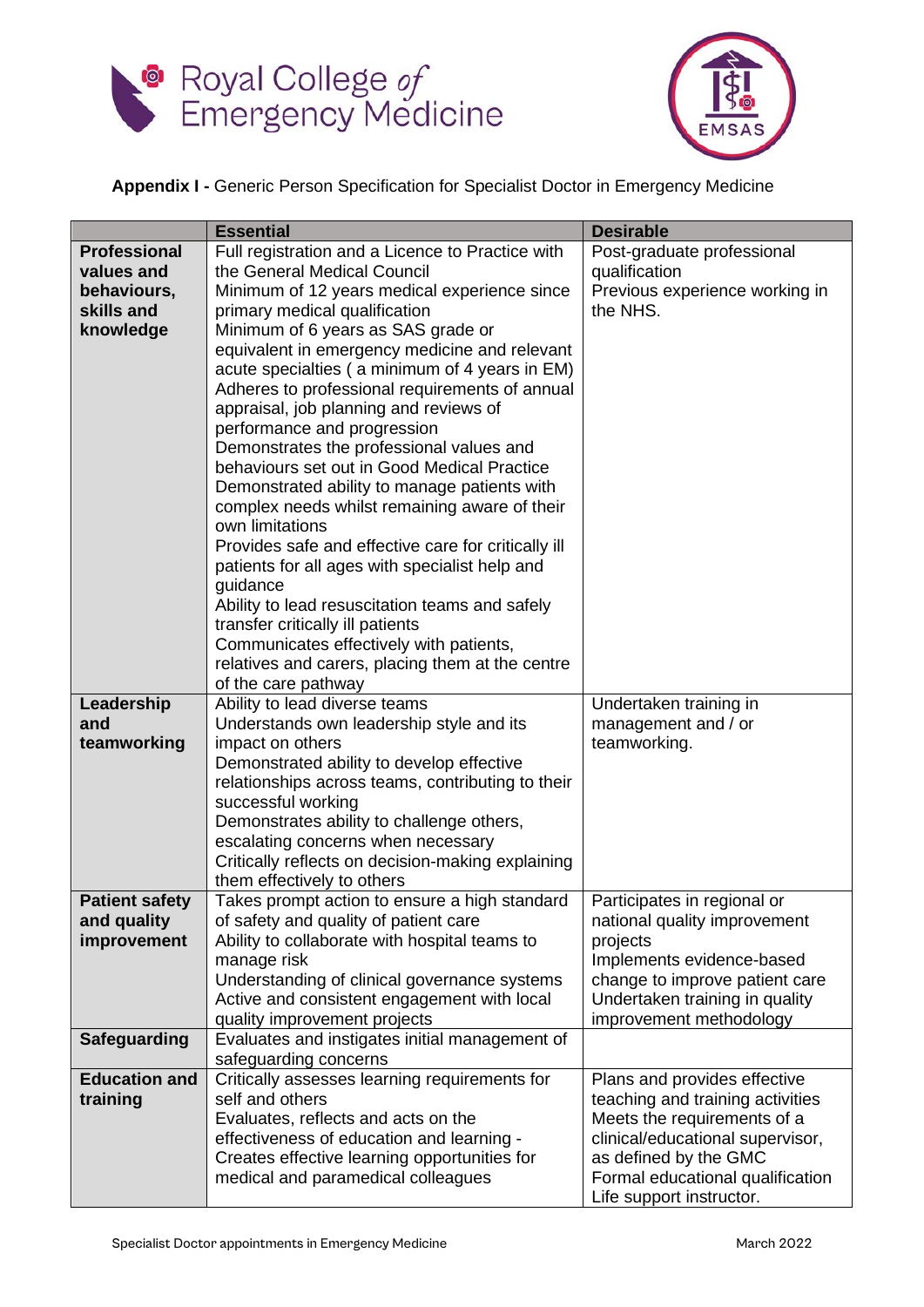



| <b>Research and</b><br>scholarship | Keeps up-to-date with current research and<br>best practice<br>Locates and uses clinical guidelines<br>appropriately<br>Supports any research activities being<br>undertaken within the Trust as required | Undertakes significant<br>involvement in clinical research<br>Presentations at regional and<br>national meetings<br>Publications in peer reviewed<br>journal<br>Undertaken training in research<br>methodology |
|------------------------------------|-----------------------------------------------------------------------------------------------------------------------------------------------------------------------------------------------------------|----------------------------------------------------------------------------------------------------------------------------------------------------------------------------------------------------------------|
|------------------------------------|-----------------------------------------------------------------------------------------------------------------------------------------------------------------------------------------------------------|----------------------------------------------------------------------------------------------------------------------------------------------------------------------------------------------------------------|

# **Appendix II - FAQ**

# **FAQs for senior Emergency Medicine doctors and for Clinical Leads:**

#### **How are specialist doctor posts created?**

Specialist doctor posts are designed to allow departments to employ doctors in a senior role and allow recognition of specialty doctors who are working at this level. Employers will decide if they have a need for such posts but Clinical Leads should encourage potential candidates and ensure that they have the opportunity to acquire the broad skills that they would require.

#### **Who should apply for a specialist doctor post?**

A specialist doctor post would be appropriate for an experienced practitioner (being a minimum of 12 years post primary medical qualification) who has the skills to act as a senior decision maker. They should have the associated generic professional capabilities as well as specialty specific capabilities.

#### **Can these doctors act on consultant rotas?**

Doctors in specialist doctor posts will be expected to have the skills of a senior decision maker and have satisfied the stated requirements and as such should be qualified to act in a senior role. The exact details of how specialist doctors work within their local teams a matter for individual departments to decide.

#### **What should be considered by specialty doctors thinking of applying for a specialist post?**

The decision to pursue a career as a specialist doctor will be a personal one and its suitability will depend on what a candidate's intentions and needs are. Other options to consider are whether to enter a training post with the aim of becoming a consultant or whether to pursue the CESR route.

#### **What additional support is available for development of SAS Doctors?**

It is important that SAS Doctors in Emergency Medicine and those supporting SAS doctors in their development are aware that there should be SAS tutors in their trusts who are employed by their deanery through HEE. These doctors have access to development funds, some with bursaries etc that can help with additional support for career development. Each trust should also have an SAS representative on their Local Negotiating Committee who can assist with terms and conditions within the trust and regionally.

#### **What else should candidates to consider when taking on a specialist doctor post?**

It is of vital importance to establish a satisfactory working job plan and to consider the implications of moving onto a different contract with different conditions and pay scales.